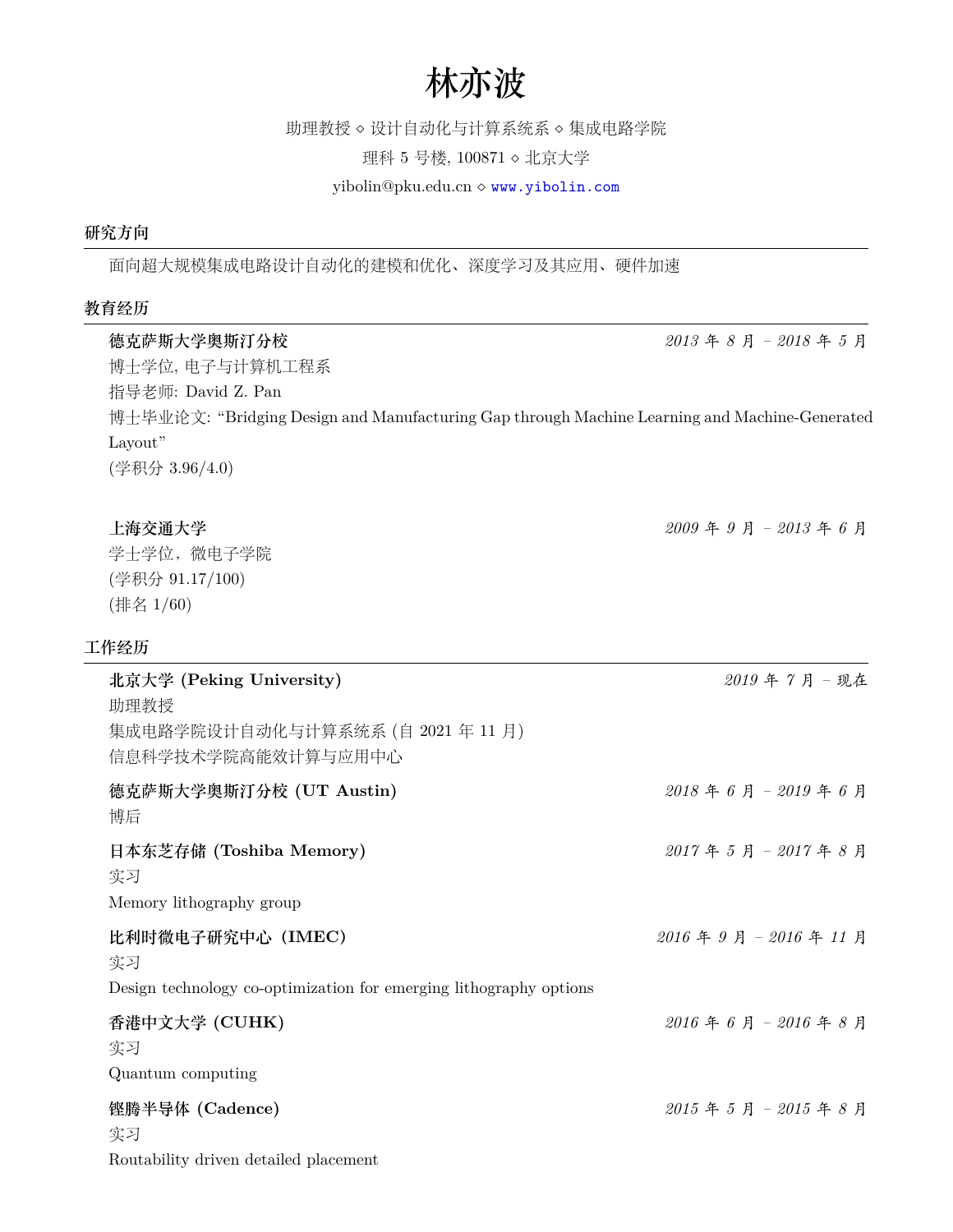## **甲骨文股份有限公司 (Oracle)** *2014* 年 *5* 月 *– 2014* 年 *8* 月

实习

Incremental timing driven detailed placement

## **授课经历**

| 主讲<br>主讲<br>客座讲座<br>客座讲座<br>研究生课程助教 | 芯片设计自动化与智能优化<br>计算概论 B<br>EE382M: VLSI CAD & Optimizations<br>EE382M: VLSI Physical Design Automation<br>EE382M: VLSI I |                               | 2021-2022 年春<br>2020-2021 年秋<br>2018年秋<br>2017年秋<br>2014 年秋 |
|-------------------------------------|-------------------------------------------------------------------------------------------------------------------------|-------------------------------|-------------------------------------------------------------|
| 奖项及荣誉                               |                                                                                                                         |                               |                                                             |
| 最佳论文 (4/249)                        |                                                                                                                         | <b>DATE</b>                   | 2022年                                                       |
| 最佳论文 (2/3495, 4 年总和)                |                                                                                                                         | <b>TCAD</b>                   | 2021 年                                                      |
| 最佳论文                                |                                                                                                                         | <b>ISPD</b>                   | 2020 年                                                      |
| 最佳论文提名                              |                                                                                                                         | <b>ASPDAC</b>                 | 2020 年                                                      |
| 最佳论文 (1/201) & 提名 (5/201)           |                                                                                                                         | DAC                           | 2019年                                                       |
| 最佳论文提名                              |                                                                                                                         | <b>ISPD</b>                   | 2019年                                                       |
| 首届最佳论文                              |                                                                                                                         | Integration, the VLSI Journal | 2018年                                                       |
| Graduate Continuing Fellowship      |                                                                                                                         | 德克萨斯大学奥斯汀分校                   | 2017年                                                       |
|                                     | Franco Cerrina Memorial 最佳学生论文                                                                                          | SPIE                          | 2016年                                                       |
|                                     | A. Richard Newton Young Student Fellow                                                                                  | <b>DAC</b>                    | 2014年                                                       |
| 国家奖学金                               |                                                                                                                         | 上海交通大学                        | 2012年                                                       |

## **学术服务**

**技术程序委员会成员**

- ACM/IEEE Design Automation Conference (DAC): 2020.
- IEEE/ACM International Conference on Computer-Aided Design (ICCAD): 2018, 2019, 2020, 2021.

三星奖学金 上海交通大学 *2011* 年 二等奖学金 上海交通大学 *2010* 年

- IEEE International Conference on Computer Design (ICCD): 2019.
- IEEE/ACM Asia and South Pacific Design Automation Conference (ASPDAC): 2021, 2022.
- ACM International Symposium on Physical Design (ISPD): 2020.
- ACM/IEEE Workshop on Machine Learning for CAD (MLCAD): 2021.
- Workshop on Synthesis And System Integration of Mixed Information technologies (SASIMI): 2021.
- IEEE Electron Devices Technology and Manufacturing Conference (EDTM): 2021.
- IEEE International Conference on Artificial Intelligence Circuits and Systems (AICAS): 2022.

#### **期刊审稿人**

• IEEE Transaction on Computer-Aided Design of Integrated Circuits and Systems (TCAD).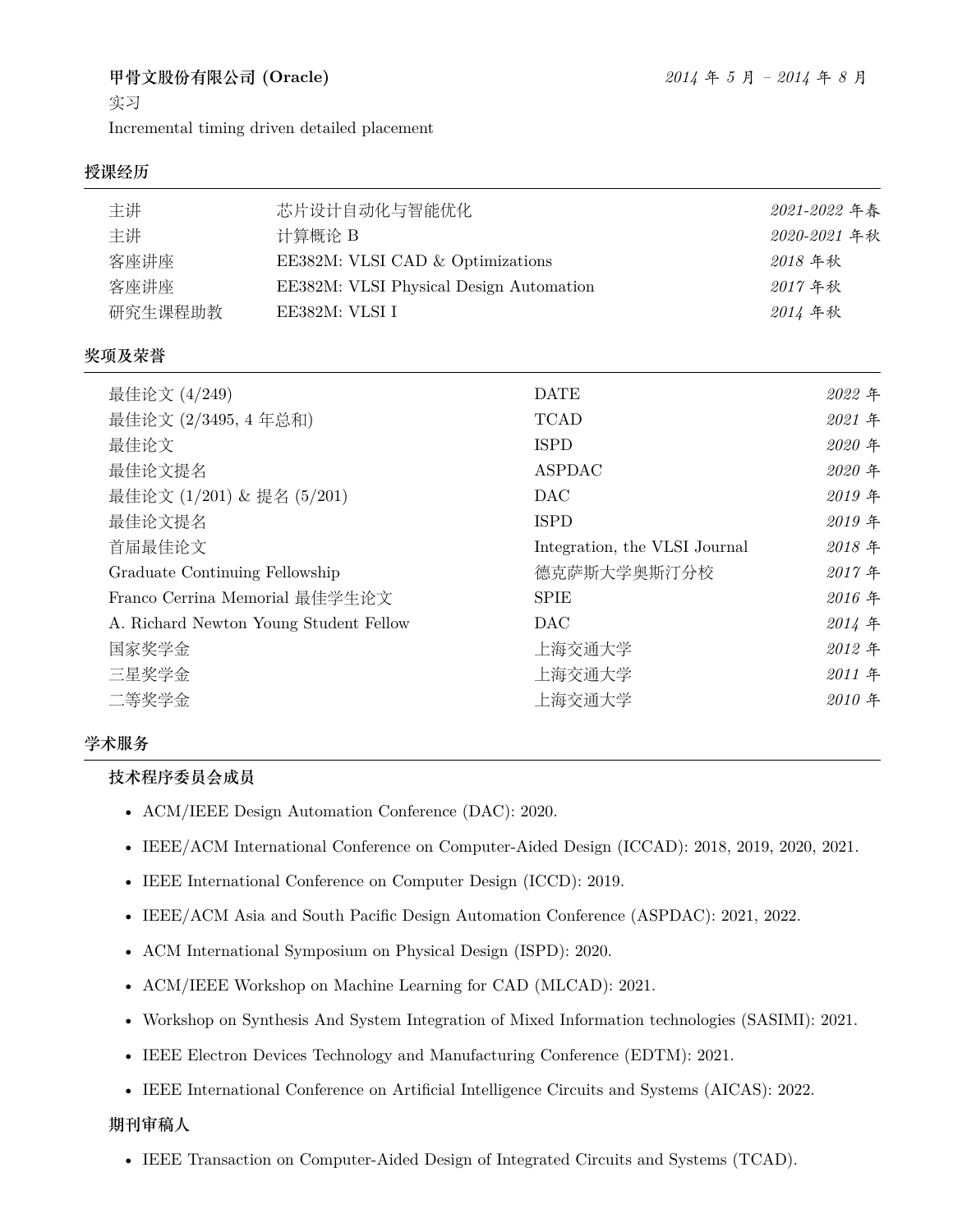- IEEE Transactions on Computers (TC).
- ACM Transaction on Design Automation of Electronic Systems (TODAES).
- SPIE Journal of Micro/Nanolithography, MEMS, and MOEMS (JM3).
- Elsevier, Integration, the VLSI Journal (Integration).

#### **期刊编辑**

• ACM Transaction on Design Automation of Electronic Systems (TODAES) Special Issue on MLCAD, 2022.

#### **执行委员会成员**

• ACM/IEEE Workshop on Machine Learning for CAD (MLCAD) 2021, financial chair.

#### **出版物**

#### **书籍章节**

[B1] **Yibo Lin** and David Z. Pan, ["Machine Learning in Physical Verification, Mask Synthesis, and](http://dx.doi.org/10.1007/978-3-030-04666-8_4) [Physical Design](http://dx.doi.org/10.1007/978-3-030-04666-8_4)", Machine Learning in VLSI Computer-Aided Design, Springer, 2018, edited by Abe Elfedel, Duane Boning and Xin Li. (**Invited Book Chapter**)

#### **期刊论文**

- [J32] **Yibo Lin**, Tong Qu, Zongqing Lu, Yajuan Su and Yayi Wei, ["Asynchronous Reinforcement](https://doi.org/10.1109/TCAD.2021.3117505) [Learning Framework and Knowledge Transfer for Net Order Exploration in Detailed Routing](https://doi.org/10.1109/TCAD.2021.3117505)", IEEE Transactions on Computer-Aided Design of Integrated Circuits and Systems (TCAD), 2021. (accepted)
- [J31] Zizheng Guo, Mingwei Yang, Tsung-Wei Huang and **Yibo Lin**, "[A Provably Good and Practi](https://doi.org/10.1109/TCAD.2021.3124758)[cally Efficient Algorithm for Common Path Pessimism Removal in Large Designs"](https://doi.org/10.1109/TCAD.2021.3124758), IEEE Transactions on Computer-Aided Design of Integrated Circuits and Systems (TCAD), 2021. (accepted)
- [J30] Martin Rapp, Hussam Amrouch, **Yibo Lin**, Bei Yu, David Z. Pan, Marilyn Wolf and Jörg Henkel, "[MLCAD: A Survey of Research in Machine Learning for CAD](https://doi.org/10.1109/TCAD.2021.3124762)", IEEE Transactions on Computer-Aided Design of Integrated Circuits and Systems (TCAD), 2021. (accepted)
- [J29] Wei Li, Jialu Xia, Yuzhe Ma, Jialu Li, **Yibo Lin** and Bei Yu, "[Adaptive Layout Decomposition](https://doi.org/10.1109/TCAD.2022.3140729) [with Graph Embedding Neural Networks](https://doi.org/10.1109/TCAD.2022.3140729)", IEEE Transactions on Computer-Aided Design of Integrated Circuits and Systems (TCAD), 2021. (accepted)
- [J28] Tsung-Wei Huang, Dian-Lun Lin, Chun-Xun Lin and **Yibo Lin**, ["Taskflow: A Lightweight](https://doi.org/10.1109/TPDS.2021.3104255) [Parallel and Heterogeneous Task Graph Computing System"](https://doi.org/10.1109/TPDS.2021.3104255), IEEE Transactions on Parallel and Distributed Systems (TPDS), Aug, 2021.
- [J27] Yibai Meng, Wuxi Li, **Yibo Lin** and David Z. Pan, ["elfPlace: Electrostatics-based Placement for](https://doi.org/10.1109/TCAD.2021.3053191) [Large-Scale Heterogeneous FPGAs"](https://doi.org/10.1109/TCAD.2021.3053191), IEEE Transactions on Computer-Aided Design of Integrated Circuits and Systems (TCAD), Jan, 2021.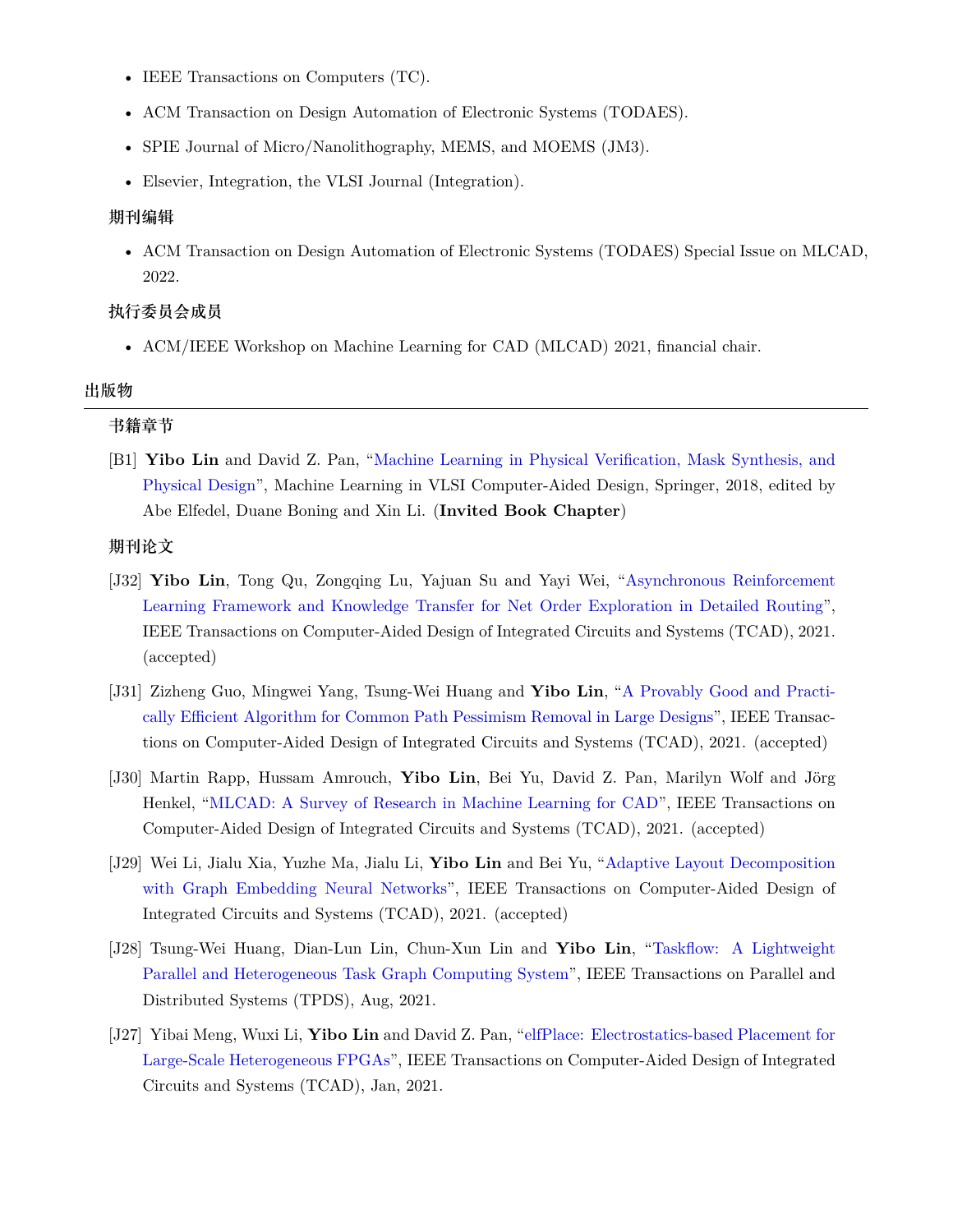- [J26] Wei Li, Yuzhe Ma, Qi Sun, Zhang Lu , **Yibo Lin**, Iris Hui-Ru Jiang, Bei Yu and David Z. Pan, "[OpenMPL: An Open Source Layout Decomposer"](https://doi.org/10.1109/TCAD.2020.3042175), IEEE Transactions on Computer-Aided Design of Integrated Circuits and Systems (TCAD), 2020. (accepted)
- [J25] Tsung-Wei Huang, **Yibo Lin**, Chun-Xun Lin, Guannan Guo and Martin Wong, ["Cpp-Taskflow:](https://doi.org/10.1109/TCAD.2021.3082507) [A General-purpose Parallel Task Programming System at Scale"](https://doi.org/10.1109/TCAD.2021.3082507), IEEE Transactions on Computer-Aided Design of Integrated Circuits and Systems (TCAD), Sep, 2020.
- [J24] Hao Chen, Mingjie Liu, Biying Xu, Keren Zhu, Xiyuan Tang, Shaolan Li, **Yibo Lin**, Nan Sun and David Z. Pan, "[MAGICAL: An Open-Source Fully Automated Analog IC Layout System](https://doi.org/10.1109/MDAT.2020.3024153) [from Netlist to GDSII](https://doi.org/10.1109/MDAT.2020.3024153)", IEEE Design & Test, Sep, 2020. (accepted)
- [J23] Jing Chen, Mohamed Baker Alawieh, **Yibo Lin**, Maolin Zhang, Jun Zhang, Yufeng Guo and David Z. Pan, ["Automatic Selection of Structure Parameters of Silicon on Insulator Lateral Power](https://doi.org/10.1109/LED.2020.3013571) [Device Using Bayesian Optimization"](https://doi.org/10.1109/LED.2020.3013571), IEEE Electron Device Letters (EDL), Aug, 2020. (accepted)
- [J22] Ying Chen, **Yibo Lin**, Rui Chen, Lisong Dong, Ruixuan Wu, Tianyang Gai, Le Ma, Yajuan Su and Yayi Wei, "[EUV Multilayer Defect Characterization via Cycle-Consistent Learning](https://doi.org/10.1364/OE.394590)", Optics Express, Jun, 2020.
- [J21] **Yibo Lin**, Zixuan Jiang, Jiaqi Gu, Wuxi Li, Shounak Dhar, Haoxing Ren, Brucek Khailany and David Z. Pan, ["DREAMPlace: Deep Learning Toolkit-Enabled GPU Acceleration for Mod](https://doi.org/10.1109/TCAD.2020.3003843)[ern VLSI Placement](https://doi.org/10.1109/TCAD.2020.3003843)", IEEE Transactions on Computer-Aided Design of Integrated Circuits and Systems (TCAD), Jun, 2020. (**Best Paper Award**)
- [J20] Junzhe Cai, Changhao Yan, Yudong Tao, **Yibo Lin**, Sheng-Guo Wang, David Z. Pan and Xuan Zeng, ["A Novel and Unified Full-chip CMP Model Aware Dummy Fill Insertion Framework with](https://doi.org/10.1109/TCAD.2020.3001380) [SQP-Based Optimization Method"](https://doi.org/10.1109/TCAD.2020.3001380), IEEE Transactions on Computer-Aided Design of Integrated Circuits and Systems (TCAD), Jun, 2020. (accepted)
- [J19] Mohamed Baker Alawieh, **Yibo Lin**, Zaiwei Zhang, Meng Li, Qixing Huang and David Z. Pan, "[GAN-SRAF: Sub-Resolution Assist Feature Generation using Generative Adversarial Networks](https://doi.org/10.1109/TCAD.2020.2995338)", IEEE Transactions on Computer-Aided Design of Integrated Circuits and Systems (TCAD), May, 2020. (accepted)
- [J18] **Yibo Lin**, Wuxi Li, Jiaqi Gu, Haoxing Ren, Brucek Khailany and David Z. Pan, "[ABCDPlace:](https://doi.org/10.1109/TCAD.2020.2971531) [Accelerated Batch-based Concurrent Detailed Placement on Multi-threaded CPUs and GPUs](https://doi.org/10.1109/TCAD.2020.2971531)", IEEE Transactions on Computer-Aided Design of Integrated Circuits and Systems (TCAD), Feb, 2020. (accepted)
- [J17] Jing Chen, Mohamed Baker Alawieh, **Yibo Lin**, Maolin Zhang, Jun Zhang, Yufeng Guo and David Z. Pan, "[Powernet: SOI Lateral Power Device Breakdown Prediction With Deep Neural](https://doi.org/10.1109/ACCESS.2020.2970966) [Networks](https://doi.org/10.1109/ACCESS.2020.2970966)", IEEE Access, Feb, 2020.
- [J16] Ying Chen, **Yibo Lin**, Lisong Dong, Tianyang Gai, Rui Chen, Yajuan Su, Yayi Wei and David Z. Pan, ["SoulNet: Ultrafast Optical Source Optimization Utilizing Generative Neural Networks for](https://dx.doi.org/10.1117/1.JMM.18.4.043506) [Advanced Lithography"](https://dx.doi.org/10.1117/1.JMM.18.4.043506), Journal of Micro/Nanolithography, MEMS, and MOEMS (JM3), Nov, 2019.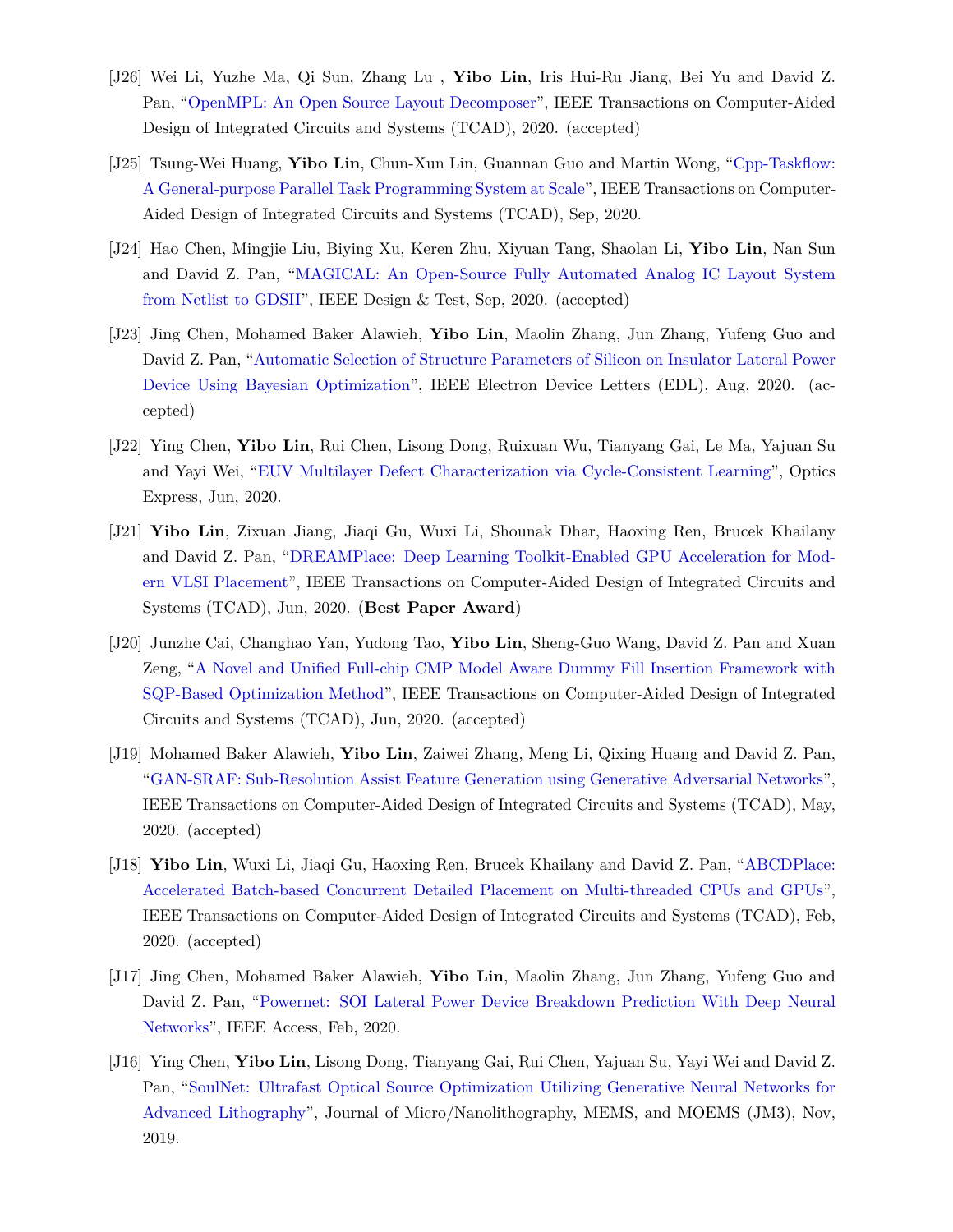- [J15] **Yibo Lin**, Meng Li, Yuki Watanabe, Taiki Kimura, Tetsuaki Matsunawa, Shigeki Nojima and David Z. Pan, ["Data Efficient Lithography Modeling with Transfer Learning and Active Data](https://doi.org/10.1109/TCAD.2018.2864251) [Selection"](https://doi.org/10.1109/TCAD.2018.2864251), IEEE Transactions on Computer-Aided Design of Integrated Circuits and Systems (TCAD), Oct, 2019.
- [J14] Ying Chen, **Yibo Lin**, Tianyang Gai, Yajuan Su, Yayi Wei and David Z. Pan, "[Semi-Supervised](https://doi.org/10.1109/TCAD.2019.2912948) [Hotspot Detection with Self-Paced Multi-Task Learning](https://doi.org/10.1109/TCAD.2019.2912948)", IEEE Transactions on Computer-Aided Design of Integrated Circuits and Systems (TCAD), Apr, 2019.
- [J13] Jing Chen, **Yibo Lin**, Yufeng Guo, Maolin Zhang, Mohamed Baker Alawieh and David Z. Pan, "[Lithography Hotspot Detection Using a Double Inception Module Architecture](https://doi.org/10.1117/1.JMM.18.1.013507)", Journal of Micro/Nanolithography, MEMS, and MOEMS (JM3), Mar, 2019.
- [J12] **Yibo Lin**, Bei Yu, Meng Li and David Z. Pan, "[Layout Synthesis for Topological Quantum Cir](https://doi.org/10.1109/TCAD.2017.2760511)[cuits with 1D and 2D Architectures](https://doi.org/10.1109/TCAD.2017.2760511)", IEEE Transactions on Computer-Aided Design of Integrated Circuits and Systems (TCAD), Aug, 2018.
- [J11] Meng Li, Bei Yu, **Yibo Lin**, Xiaoqing Xu, Wuxi Li and David Z Pan, "[A practical split manu](https://doi.org/10.1109/TCAD.2018.2859402)[facturing framework for trojan prevention via simultaneous wire lifting and cell insertion](https://doi.org/10.1109/TCAD.2018.2859402)", IEEE Transactions on Computer-Aided Design of Integrated Circuits and Systems (TCAD), Jul, 2018.
- [J10] Xiaoqing Xu, **Yibo Lin**, Meng Li, Tetsuaki Matsunawa, Shigeki Nojima, Chikaaki Kodama, Toshiya Kotani and David Z. Pan, ["Subresolution Assist Feature Generation With Supervised](https://doi.org/10.1109/TCAD.2017.2748029) [Data Learning](https://doi.org/10.1109/TCAD.2017.2748029)", IEEE Transactions on Computer-Aided Design of Integrated Circuits and Systems (TCAD), Jun, 2018.
- [J9] **Yibo Lin**, Bei Yu, Xiaoqing Xu, Jhih-Rong Gao, Natarajan Viswanathan, Wen-Hao Liu, Zhuo Li, Charles J Alpert and David Z. Pan, ["MrDP: Multiple-row detailed placement of heterogeneous](https://doi.org/10.1109/TCAD.2017.2748025)[sized cells for advanced nodes"](https://doi.org/10.1109/TCAD.2017.2748025), IEEE Transactions on Computer-Aided Design of Integrated Circuits and Systems (TCAD), Jun, 2018.
- [J8] Wuxi Li, **Yibo Lin**, Meng Li, Shounak Dhar and David Z. Pan, ["UTPlaceF 2.0: A High-](https://doi.org/10.1145/3174849)[Performance Clock-Aware FPGA Placement Engine"](https://doi.org/10.1145/3174849), ACM Transactions on Design Automation of Electronic Systems (TODAES), Jun, 2018.
- [J7] **Yibo Lin**, Bei Yu and David Z. Pan, ["High performance dummy fill insertion with coupling and](http://dx.doi.org/10.1109/TCAD.2016.2638452) [uniformity constraints"](http://dx.doi.org/10.1109/TCAD.2016.2638452), IEEE Transactions on Computer-Aided Design of Integrated Circuits and Systems (TCAD), Sep, 2017.
- [J6] **Yibo Lin**, Bei Yu, Biying Xu and David Z. Pan, "[Triple patterning aware detailed placement](http://dx.doi.org/10.1109/TCAD.2017.2648843) [toward zero cross-row middle-of-line conflict"](http://dx.doi.org/10.1109/TCAD.2017.2648843), IEEE Transactions on Computer-Aided Design of Integrated Circuits and Systems (TCAD), Jul, 2017.
- [J5] Xiaoqing Xu, **Yibo Lin**, Meng Li, Jiaojiao Ou, B. Cline and D. Z. Pan, "[Redundant local-Loop](http://dx.doi.org/10.1109/TCAD.2017.2651811) [insertion for unidirectional routing"](http://dx.doi.org/10.1109/TCAD.2017.2651811), IEEE Transactions on Computer-Aided Design of Integrated Circuits and Systems (TCAD), Jul, 2017.
- [J4] **Yibo Lin**, Bei Yu, Yi Zou, Zhuo Li, Charles J Alpert and David Z. Pan, ["Stitch aware detailed](http://dx.doi.org/10.1016/j.vlsi.2017.02.004) [placement for multiple e-beam lithography"](http://dx.doi.org/10.1016/j.vlsi.2017.02.004), Integration, the VLSI Journal, Jun, 2017. (**Best Paper Award**)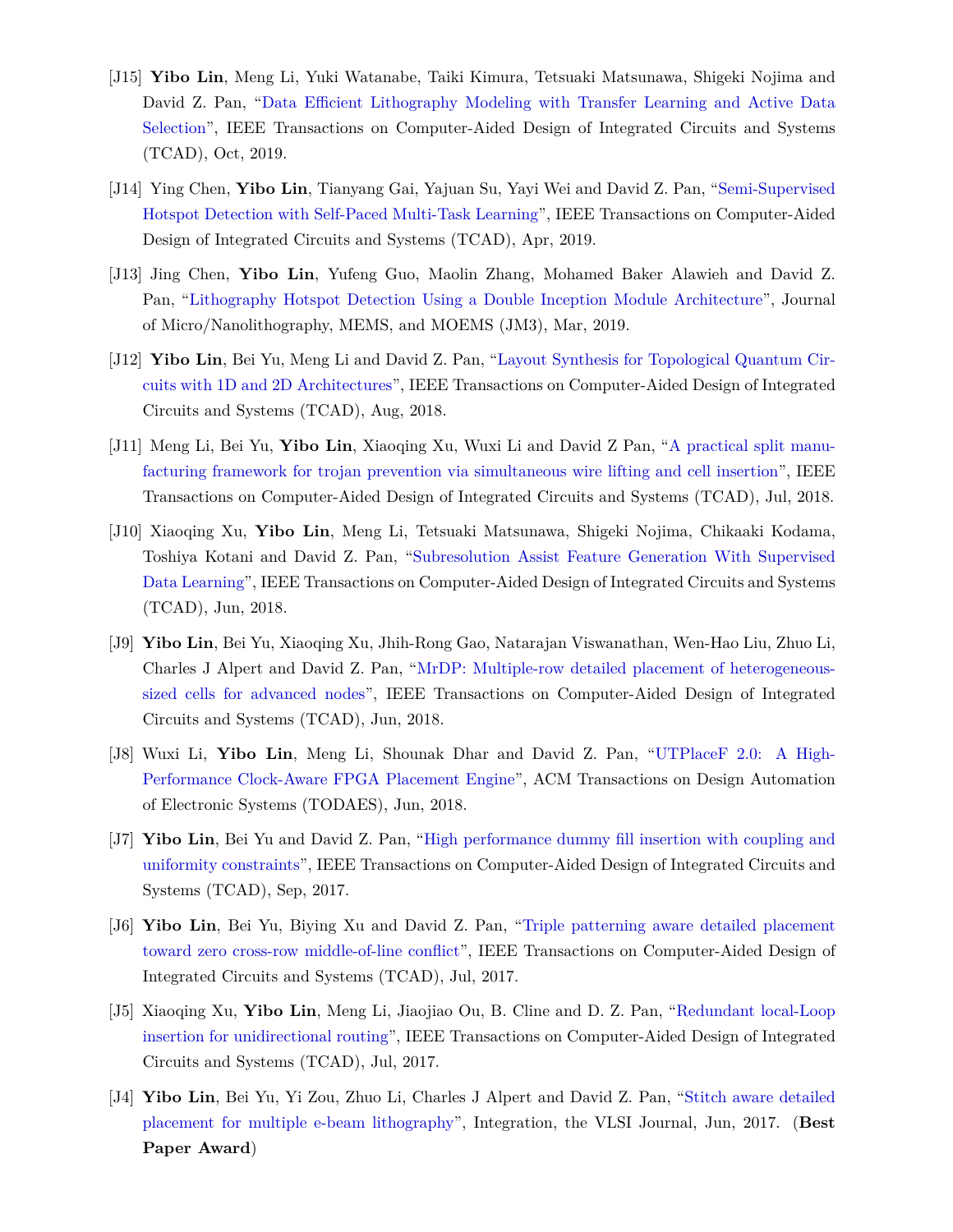- [J3] **Yibo Lin**, Xiaoqing Xu, Bei Yu, Ross Baldick and David Z. Pan, ["Triple/quadruple patterning](http://dx.doi.org/10.1117/1.JMM.16.2.023507) [layout decomposition via linear programming and iterative rounding](http://dx.doi.org/10.1117/1.JMM.16.2.023507)", Journal of Micro/Nanolithography, MEMS, and MOEMS (JM3), Jun, 2017.
- [J2] Bei Yu, Xiaoqing Xu, Subhendu Roy, **Yibo Lin**, Jiaojiao Ou and David Z. Pan, "[Design for](http://link.springer.com/article/10.1007%2Fs11432-016-5560-6) [manufacturability and reliability in extreme-scaling VLSI"](http://link.springer.com/article/10.1007%2Fs11432-016-5560-6), Science China Information Sciences, May, 2016. (**Invited paper**)
- [J1] Bei Yu, Xiaoqing Xu, Jhih-Rong Gao, **Yibo Lin**, Zhuo Li, Charles Alpert and David Z. Pan, "[Methodology for standard cell compliance and detailed placement for triple patterning lithogra](https://doi.org/10.1109/TCAD.2015.2401571)[phy"](https://doi.org/10.1109/TCAD.2015.2401571), IEEE Transactions on Computer-Aided Design of Integrated Circuits and Systems (TCAD), May, 2015.

#### **会议论文**

- [C65] Jing Mai, Yibai Meng, Zhixiong Di and **Yibo Lin**, ["Multi-Electrostatic FPGA Placement Con](https://doi.org/10.1145/3489517.3530568)[sidering SLICEL-SLICEM Heterogeneity and Clock Feasibility](https://doi.org/10.1145/3489517.3530568)", ACM/IEEE Design Automation Conference (DAC), San Francisco, CA, Jul 10-14, 2022. (accepted)
- [C64] Zizheng Guo and **Yibo Lin**, "[Differentiable-Timing-Driven Global Placement](https://doi.org/10.1145/3489517.3530486)", ACM/IEEE Design Automation Conference (DAC), San Francisco, CA, Jul 10-14, 2022. (accepted)
- [C63] Zizheng Guo, Mingjie Liu, Jiaqi Gu, Shuhan Zhang, David Z. Pan and **Yibo Lin**, "[A Timing](https://doi.org/10.1145/3489517.3530597) [Engine Inspired Graph Neural Network Model for Pre-Routing Slack Prediction"](https://doi.org/10.1145/3489517.3530597), ACM/IEEE Design Automation Conference (DAC), San Francisco, CA, Jul 10-14, 2022. (accepted)
- [C62] Zuodong Zhang, Zizheng Guo, **Yibo Lin**, Runsheng Wang and Ru Huang, "[AVATAR: An Aging](https://doi.org/10.1145/3489517.3530530)[and Variation-Aware Dynamic Timing Analyzer for Application-based DVAFS](https://doi.org/10.1145/3489517.3530530)", ACM/IEEE Design Automation Conference (DAC), San Francisco, CA, Jul 10-14, 2022. (accepted)
- [C61] Bowen Wang, Guibao Shen, Dong Li, Jianye Hao, Wulong Liu, Yu Huang, Hongzhong Wu, **Yibo Lin**, Guangyong Chen and Pheng Ann Heng, "LHNN: Lattice Hypergraph Neural Network for VLSI Congestion Prediction", ACM/IEEE Design Automation Conference (DAC), San Francisco, CA, Jul 10-14, 2022. (accepted)
- [C60] Zuodong Zhang, Zizheng Guo, **Yibo Lin**, Runsheng Wang and Ru Huang, "EventTimer: Fast and Accurate Event-Based Dynamic Timing Analysis", IEEE/ACM Proceedings Design, Automation and Test in Eurpoe (DATE), Antwerp, Belgium, Mar 14-23, 2022. (accepted)
- [C59] Siting Liu, Peiyu Liao, Zhitang Chen, Wenlong Lv, **Yibo Lin** and Bei Yu, "FastGR: Global Routing on CPU-GPU with Heterogeneous Task Graph Scheduler", IEEE/ACM Proceedings Design, Automation and Test in Eurpoe (DATE), Antwerp, Belgium, Mar 14-23, 2022. (**Best Paper Award**)(accepted)
- [C58] Peiyu Liao, Siting Liu, Zhitang Chen, Wenlong Lv, **Yibo Lin** and Bei Yu, "DREAMPlace 4.0: Timing-driven Global Placement with Momentum-based Net Weighting", IEEE/ACM Proceedings Design, Automation and Test in Eurpoe (DATE), Antwerp, Belgium, Mar 14-23, 2022. (accepted)
- [C57] Haoyu Yang, Kit Fung, Yuxuan Zhao, **Yibo Lin** and Bei Yu, "Mixed-Cell-Height Legalization on CPU-GPU Heterogeneous Systems", IEEE/ACM Proceedings Design, Automation and Test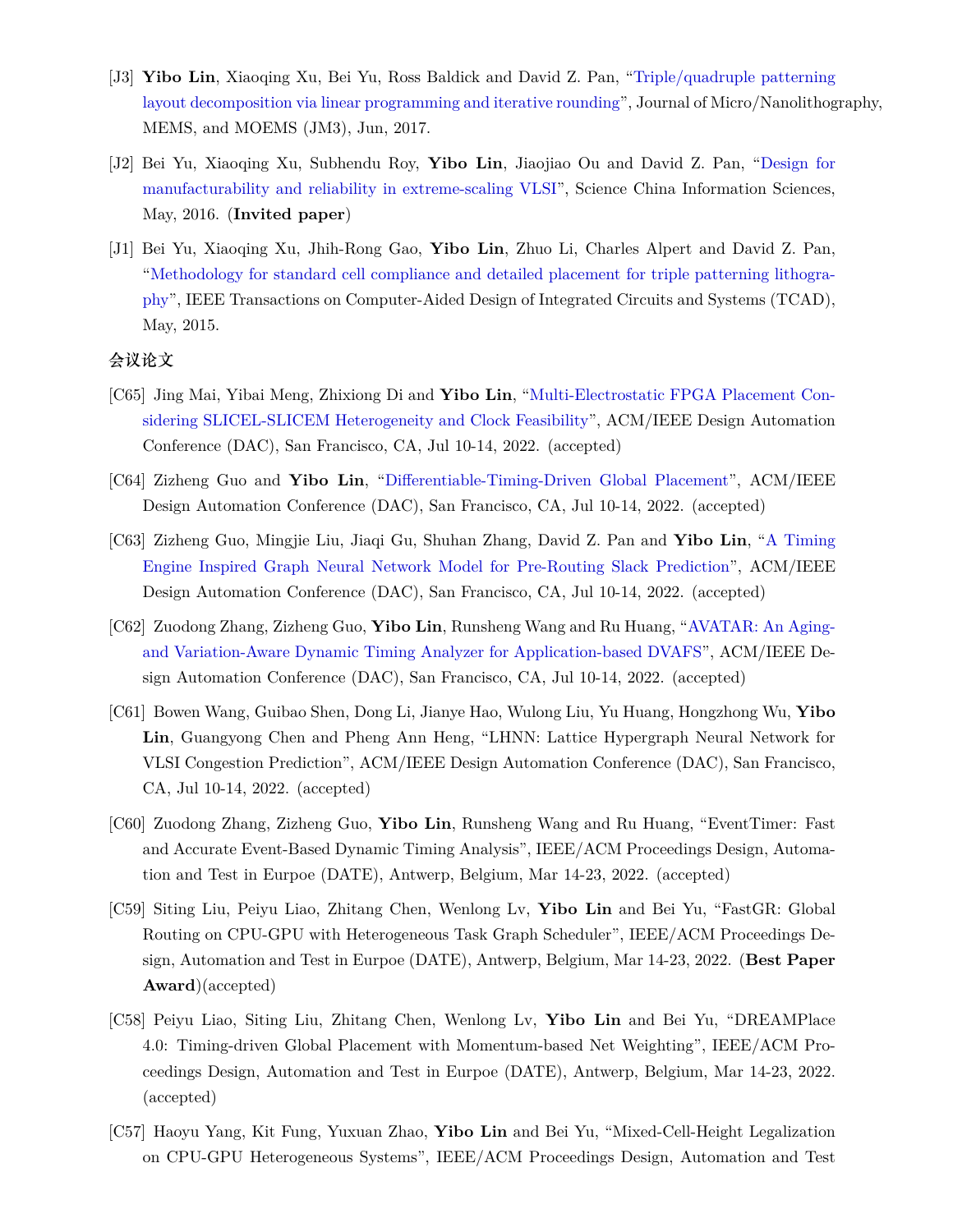in Eurpoe (DATE), Antwerp, Belgium, Mar 14-23, 2022. (accepted)

- [C56] Xun Jiang, **Yibo Lin** and Zhongfeng Wang, "[FPGA-Accelerated Maze Routing Kernel for VLSI](https://doi.org/10.1109/ASP-DAC52403.2022.9712533) [Designs"](https://doi.org/10.1109/ASP-DAC52403.2022.9712533), IEEE/ACM Asia and South Pacific Design Automation Conference (ASPDAC), Virtual Conference, Jan 17-20, 2022.
- [C55] Kexing Zhou, Zizheng Guo, Tsung-Wei Huang and **Yibo Lin**, ["Efficient Critical Paths Search](https://doi.org/10.1109/ASP-DAC52403.2022.9712566) [Algorithm using Mergeable Heap"](https://doi.org/10.1109/ASP-DAC52403.2022.9712566), IEEE/ACM Asia and South Pacific Design Automation Conference (ASPDAC), Virtual Conference, Jan 17-20, 2022.
- [C54] Zizheng Guo, Tsung-Wei Huang and **Yibo Lin**, "[A Provably Good and Practically Efficient Al](https://doi.org/10.1109/DAC18074.2021.9586085)[gorithm for Common Path Pessimism Removal in Large Designs](https://doi.org/10.1109/DAC18074.2021.9586085)", ACM/IEEE Design Automation Conference (DAC), San Francisco, CA, Dec 05-09, 2021.
- [C53] Guannan Guo, Tsung-Wei Huang, **Yibo Lin** and Martin Wong, "[GPU-accelerated Path-based](https://doi.org/10.1109/DAC18074.2021.9586316) [Timing Analysis"](https://doi.org/10.1109/DAC18074.2021.9586316), ACM/IEEE Design Automation Conference (DAC), San Francisco, CA, Dec 05-09, 2021.
- [C52] Zizheng Guo, Jing Mai and **Yibo Lin**, "[Ultrafast CPU/GPU Kernels for Density Accumulation](https://doi.org/10.1109/DAC18074.2021.9586149) [in Placement"](https://doi.org/10.1109/DAC18074.2021.9586149), ACM/IEEE Design Automation Conference (DAC), San Francisco, CA, Dec 05-09, 2021.
- [C51] Xiaohan Gao, Mingjie Liu, David Z. Pan and **Yibo Lin**, ["Interactive Analog Layout Editing](https://doi.org/10.1109/DAC18074.2021.9586234) [with Instant Placement Legalization"](https://doi.org/10.1109/DAC18074.2021.9586234), ACM/IEEE Design Automation Conference (DAC), San Francisco, CA, Dec 05-09, 2021.
- [C50] Zizheng Guo, Tsung-Wei Huang and **Yibo Lin**, "[HeteroCPPR: Accelerating Common Path](https://doi.org/10.1109/ICCAD51958.2021.9643457) [Pessimism Removal with Heterogeneous CPU-GPU Parallelism"](https://doi.org/10.1109/ICCAD51958.2021.9643457), IEEE/ACM International Conference on Computer-Aided Design (ICCAD), Virtual Conference, Nov 01-04, 2021.
- [C49] Guannan Guo, Tsung-Wei Huang, **Yibo Lin** and Martin Wong, ["GPU-accelerated Critical Path](https://doi.org/10.1109/ICCAD51958.2021.9643504) [Generation with Path Constraints](https://doi.org/10.1109/ICCAD51958.2021.9643504)", IEEE/ACM International Conference on Computer-Aided Design (ICCAD), Virtual Conference, Nov 01-04, 2021.
- [C48] Tong Qu, **Yibo Lin**, Tianyang Gai, Xiaojing Su, Shuhan Wang, Bojie Ma, Yajuan Su and Yayi Wei, ["Litho-Aware Redundant Local-Loop Insertion Framework With Convolutional Neural](https://doi.org/10.1117/12.2601685) [Network](https://doi.org/10.1117/12.2601685)", Proceedings of SPIE, San Jose, CA, Sep 27, 2021.
- [C47] Tong Qu, **Yibo Lin**, Zongqing Lu, Yajuan Su and Yayi Wei, ["Asynchronous Reinforcement](https://doi.org/10.23919/DATE51398.2021.9474007) [Learning Framework for Net Order Exploration in Detailed Routing"](https://doi.org/10.23919/DATE51398.2021.9474007), IEEE/ACM Proceedings Design, Automation and Test in Eurpoe (DATE), Virtual Conference, Feb 01-05, 2021.
- [C46] Siting Liu, Qi Sun, Peiyu Liao, **Yibo Lin** and Bei Yu, "[Global Placement with Deep Learning-](https://doi.org/10.23919/DATE51398.2021.9473959)[Enabled Explicit Routability Optimization](https://doi.org/10.23919/DATE51398.2021.9473959)", IEEE/ACM Proceedings Design, Automation and Test in Eurpoe (DATE), Virtual Conference, Feb 01-05, 2021.
- [C45] Hongjia Li, Mengshu Sun, Tianyun Zhang, Olivia Chen, Nobuyuki Yoshikawa, Bei Yu, Yanzhi Wang and **Yibo Lin**, ["Towards AQFP-Capable Physical Design Automation"](https://doi.org/10.23919/DATE51398.2021.9474259), IEEE/ACM Proceedings Design, Automation and Test in Eurpoe (DATE), Virtual Conference, Feb 01-05, 2021.
- [C44] Xiaohan Gao, Chenhui Deng, Mingjie Liu, Zhiru Zhang, David Z. Pan and **Yibo Lin**, ["Layout](https://doi.org/10.1145/3394885.3431545)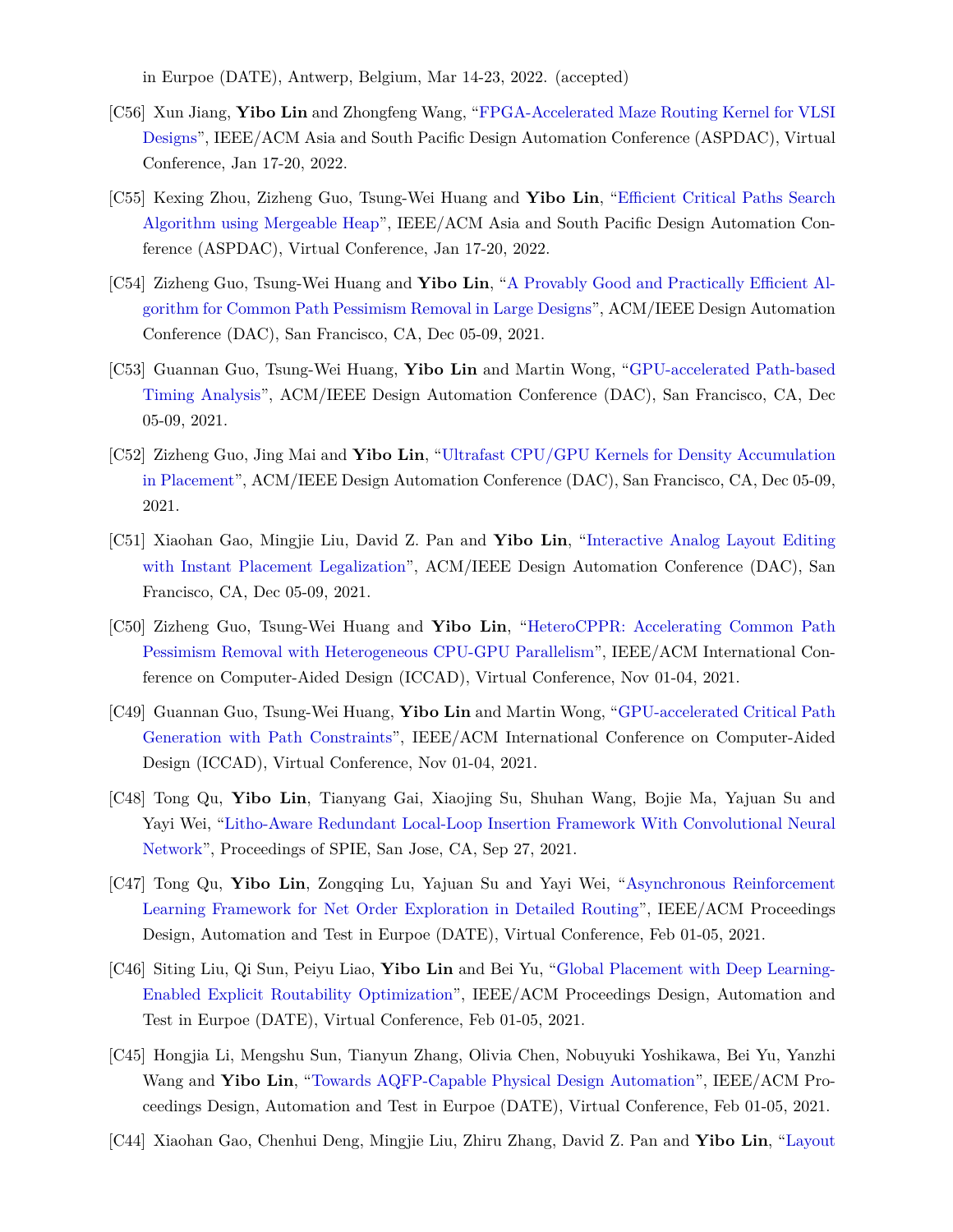[Symmetry Annotation for Analog Circuits with Graph Neural Networks](https://doi.org/10.1145/3394885.3431545)", IEEE/ACM Asia and South Pacific Design Automation Conference (ASPDAC), Tokyo, Japan, Jan 18-21, 2021.

- [C43] **Yibo Lin**, "[Deep Learning for Mask Synthesis and Verification: A Survey"](https://doi.org/10.1145/3394885.3431624), IEEE/ACM Asia and South Pacific Design Automation Conference (ASPDAC), Tokyo, Japan, Jan 18-21, 2021. (**Invited paper**)
- [C42] Jiaqi Gu, Zixuan Jiang, **Yibo Lin** and David Z. Pan, ["DREAMPlace 3.0: Multi-Electrostatics](https://doi.org/10.1145/3400302.3415691) [Based Robust VLSI Placement with Region Constraints](https://doi.org/10.1145/3400302.3415691)", IEEE/ACM International Conference on Computer-Aided Design (ICCAD), Nov 2-5, 2020.
- [C41] Zizheng Guo, Tsung-Wei Huang and **Yibo Lin**, "[GPU-Accelerated Static Timing Analysis](https://doi.org/10.1145/3400302.3415631)", IEEE/ACM International Conference on Computer-Aided Design (ICCAD), Nov 2-5, 2020.
- [C40] **Yibo Lin**, "[GPU Acceleration in VLSI Back-end Design: Overview and Case Studies](https://doi.org/10.1145/3400302.3415765)", IEEE/ACM International Conference on Computer-Aided Design (ICCAD), Nov 2-5, 2020. (**Invited tutorial**)
- [C39] Wei Ye, Mohamed Baker Alawieh, Yuki Watanabe, Shigeki Nojima, **Yibo Lin** and David Z. Pan, "[TEMPO: Fast Mask Topography Effect Modeling with Deep Learning"](https://doi.org/10.1145/3372780.3375565), ACM International Symposium on Physical Design (ISPD), Taipei, Taiwan, Sep 20-23, 2020. (**Best Paper Award**)
- [C38] Wei Li, Jialu Xia, Yuzhe Ma, Jialu Li, **Yibo Lin** and Bei Yu, ["Adaptive Layout Decomposition](https://doi.org/10.1109/DAC18072.2020.9218706) [with Graph Embedding Neural Networks](https://doi.org/10.1109/DAC18072.2020.9218706)", ACM/IEEE Design Automation Conference (DAC), San Francisco, Jul 19-23, 2020.
- [C37] **Yibo Lin**, David Z. Pan, Haoxing Ren and Brucek Khailany, "DREAMPlace 2.0: Open-Source GPU-Accelerated Global and Detailed Placement for Large-Scale VLSI Designs", China Semiconductor Technology International Conference (CSTIC), Shanghai, China, Jun, 2020. (**Invited paper**)
- [C36] Rachel Selina Rajarathnam, **Yibo Lin**, Yier Jin and David Z. Pan, "[ReGDS: A Reverse Engi](https://doi.org/10.1109/HOST45689.2020.9300272)[neering Framework from GDSII to Gate-level Netlist](https://doi.org/10.1109/HOST45689.2020.9300272)", IEEE International Workshop on Hardware-Oriented Security and Trust (HOST), San Jose, CA, May 4, 2020.
- [C35] Mingjie Liu, Wuxi Li, Keren Zhu, Biying Xu, **Yibo Lin**, Linxiao Shen, Xiyuan Tang, Nan Sun and David Z. Pan, "S3DET: Detecting System Symmetry Constraints for Analog Circuits with Graph Similarity", IEEE/ACM Asia and South Pacific Design Automation Conference (AS-PDAC), Jan 13-16, 2020. (**Best Paper Nomination**)
- [C34] Mohamed Baker Alawieh, Wuxi Li, **Yibo Lin**, Love Singhal, Mahesh Iyer and David Z. Pan, "High-Definition Routing Congestion Prediction for Large-Scale FPGAs", IEEE/ACM Asia and South Pacific Design Automation Conference (ASPDAC), Jan 13-16, 2020.
- [C33] Wuxi Li, **Yibo Lin** and David Z. Pan, ["elfPlace: Electrostatics-based Placement for Large-](https://doi.org/10.1109/ICCAD45719.2019.8942075)[Scale Heterogeneous FPGAs"](https://doi.org/10.1109/ICCAD45719.2019.8942075), IEEE/ACM International Conference on Computer-Aided Design (ICCAD), Westminster, CO, Nov 4-7, 2019.
- [C32] Keren Zhu, Mingjie Liu, **Yibo Lin**, Biying Xu, Shaolan Li, Xiyuan Tang, Nan Sun and David Z. Pan, ["GeniusRoute: A New Analog Routing Paradigm Using Generative Neural Network Guid-](https://doi.org/10.1109/ICCAD45719.2019.8942164)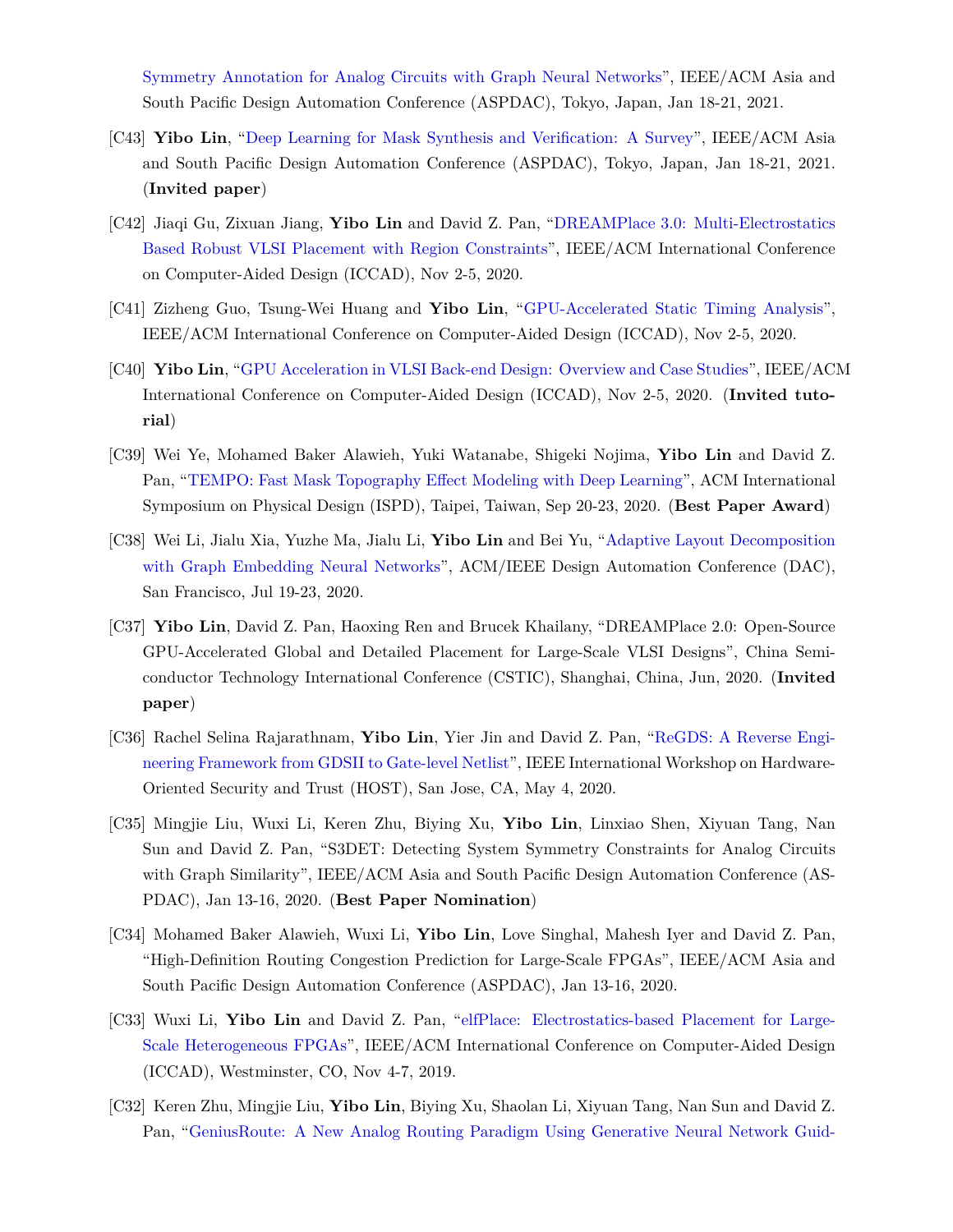[ance](https://doi.org/10.1109/ICCAD45719.2019.8942164)", IEEE/ACM International Conference on Computer-Aided Design (ICCAD), Westminster, CO, Nov 4-7, 2019.

- [C31] Chengyue Gong, Zixuan Jiang, Dilin Wang, **Yibo Lin**, Qiang Liu and David Z. Pan, ["Mixed](https://doi.org/10.1109/ICCAD45719.2019.8942147) [Precision Neural Architecture Search for Energy Efficient Deep Learning](https://doi.org/10.1109/ICCAD45719.2019.8942147)", IEEE/ACM International Conference on Computer-Aided Design (ICCAD), Westminster, CO, Nov 4-7, 2019.
- [C30] Biying Xu, Keren Zhu, Mingjie Liu, **Yibo Lin**, Shaolan Li, Xiyuan Tang, Nan Sun and David Z. Pan, "[MAGICAL: Toward Fully Automated Analog IC Layout Leveraging Human and Ma](https://doi.org/10.1109/ICCAD45719.2019.8942060)[chine Intelligence](https://doi.org/10.1109/ICCAD45719.2019.8942060)", IEEE/ACM International Conference on Computer-Aided Design (ICCAD), Westminster, CO, Nov 4-7, 2019. (**Invited paper**)
- [C29] Wei Li, Yuzhe Ma, Qi Sun, **Yibo Lin**, Iris Hui-Ru Jiang, Bei Yu and David Z Pan, "[OpenMPL:](https://arxiv.org/abs/1809.07554) [An Open Source Layout Decomposer](https://arxiv.org/abs/1809.07554)", International Conference on ASIC (ASICON), Chongqing, China, Oct, 2019. (**Invited paper**)
- [C28] **Yibo Lin**, Shounak Dhar, Wuxi Li, Haoxing Ren, Brucek Khailany and David Z. Pan, ["DREAM-](https://doi.org/10.1145/3316781.3317803)[Place: Deep Learning Toolkit-Enabled GPU Acceleration for Modern VLSI Placement](https://doi.org/10.1145/3316781.3317803)", ACM/IEEE Design Automation Conference (DAC), Las Vegas, NV, Jun 2-6, 2019. (**Best Paper Award**)
- [C27] Wei Ye, Mohamed Baker Alawieh, **Yibo Lin** and David Z. Pan, ["LithoGAN: End-to-End Lithog](https://doi.org/10.1145/3316781.3317852)[raphy Modeling with Generative Adversarial Networks](https://doi.org/10.1145/3316781.3317852)", ACM/IEEE Design Automation Conference (DAC), Las Vegas, NV, Jun 2-6, 2019. (**Best Paper Nomination**)
- [C26] Biying Xu, **Yibo Lin**, Xiyuan Tang, Shaolan Li, Linxiao Shen, Nan Sun and David Z. Pan, ["Well-](https://doi.org/10.1145/3316781.3317930)[GAN: Generative-Adversarial-Network-Guided Well Generation for Analog/Mixed-Signal Circuit](https://doi.org/10.1145/3316781.3317930) [Layout"](https://doi.org/10.1145/3316781.3317930), ACM/IEEE Design Automation Conference (DAC), Las Vegas, NV, Jun 2-6, 2019.
- [C25] Mohamed Baker Alawieh, **Yibo Lin**, Zaiwei Zhang, Meng Li, Qixing Huang and David Z. Pan, "[GAN-SRAF: Sub-Resolution Assist Feature Generation Using Conditional Generative Adver](https://doi.org/10.1145/3316781.3317832)[sarial Networks](https://doi.org/10.1145/3316781.3317832)", ACM/IEEE Design Automation Conference (DAC), Las Vegas, NV, Jun 2-6, 2019.
- [C24] **Yibo Lin**, Zhao Song and Lin F. Yang, ["Towards a Theoretical Understanding of Hashing-](https://arxiv.org/abs/1812.10244)[Based Neural Nets](https://arxiv.org/abs/1812.10244)", International Conference on Artificial Intelligence and Statistics (AISTATS), Okinawa, Japan, Apr 16-18, 2019.
- [C23] Biying Xu, Shaolan Li, Chak-Wa Pui, Derong Liu, Linxiao Shen, **Yibo Lin**, Nan Sun and David Z. Pan, ["Device Layer-Aware Analytical Placement for Analog Circuits"](https://doi.org/10.1145/3299902.3309751), ACM International Symposium on Physical Design (ISPD), San Francisco, CA, Apr 14-17, 2019. (**Best Paper Nomination**)
- [C22] Wei Ye, Mohamed Baker Alawieh, Meng Li, **Yibo Lin** and David Z. Pan, "[Litho-GPA: Gaus](https://doi.org/10.23919/DATE.2019.8714960)[sian Process Assurance for Lithography Hotspot Detection](https://doi.org/10.23919/DATE.2019.8714960)", IEEE/ACM Proceedings Design, Automation and Test in Eurpoe (DATE), Florence, Italy, Mar 25-29, 2019.
- [C21] Ying Chen, **Yibo Lin**, Tianyang Gai, Yajuan Su, Yayi Wei and David Z. Pan, "[Semi-Supervised](https://doi.org/10.1145/3287624.3287685) [Hotspot Detection with Self-Paced Multi-Task Learning](https://doi.org/10.1145/3287624.3287685)", IEEE/ACM Asia and South Pacific Design Automation Conference (ASPDAC), Tokyo, Japan, Jan 21-24, 2019.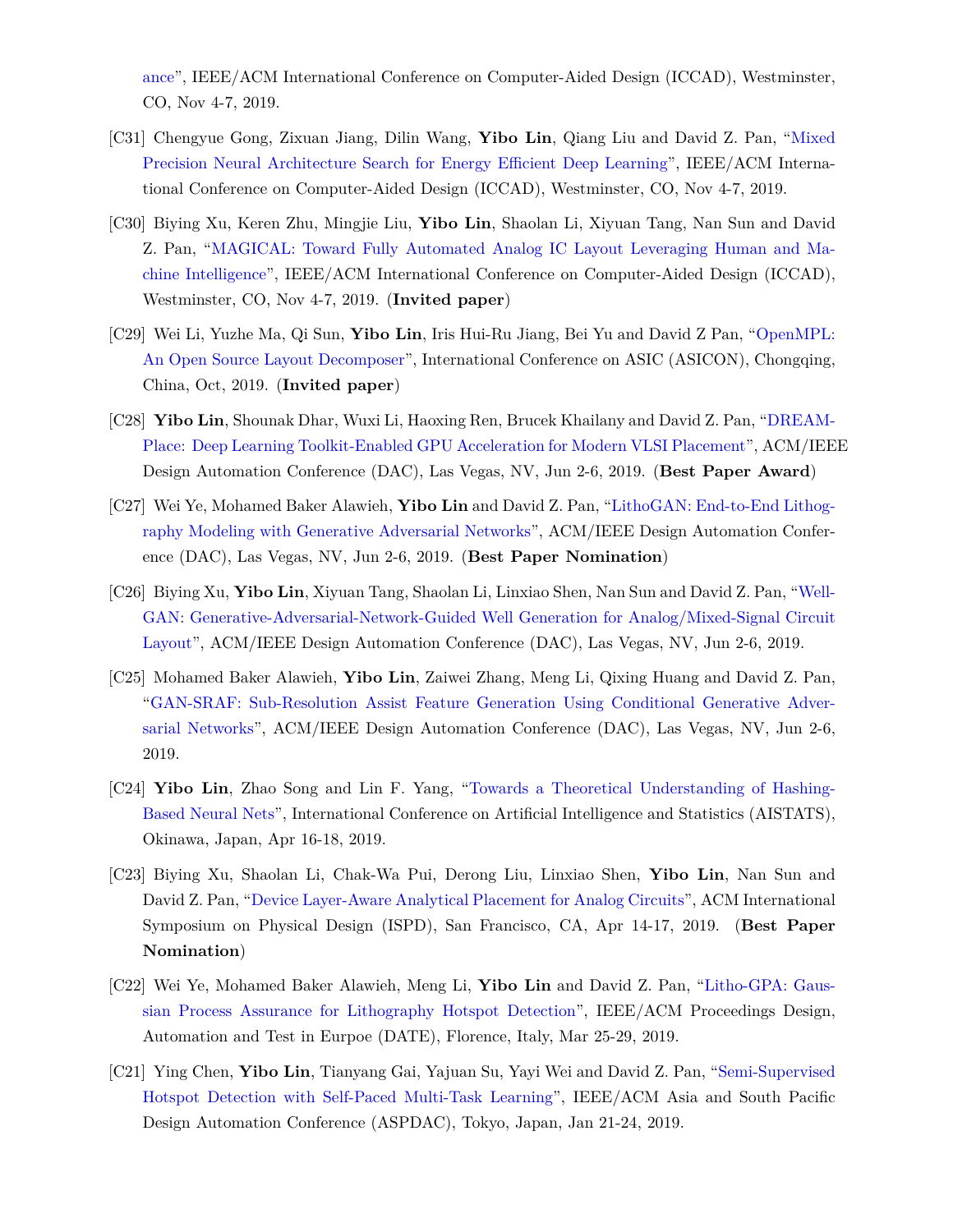- [C20] Wei Ye, Mohamed Baker Alawieh, **Yibo Lin** and David Z. Pan, "[Tackling Signal Electromi](https://doi.org/10.1145/3287624.3287688)[gration with Learning-Based Detection and Multistage Mitigation"](https://doi.org/10.1145/3287624.3287688), IEEE/ACM Asia and South Pacific Design Automation Conference (ASPDAC), Tokyo, Japan, Jan 21-24, 2019.
- [C19] Wei Ye, **Yibo Lin**, Meng Li, Qiang Liu and David Z. Pan, ["LithoROC: Lithography Hotspot De](https://doi.org/10.1145/3287624.3288746)[tection with Explicit ROC Optimization"](https://doi.org/10.1145/3287624.3288746), IEEE/ACM Asia and South Pacific Design Automation Conference (ASPDAC), Tokyo, Japan, Jan 21-24, 2019. (**Invited paper**)
- [C18] **Yibo Lin**, Mohamed Baker Alawieh, Wei Ye and David Z. Pan, ["Machine Learning for Yield](https://doi.org/10.1109/TEST.2018.8624733) [Learning and Optimization"](https://doi.org/10.1109/TEST.2018.8624733), IEEE International Test Conference (ITC), Phoenix, Arizona, Oct, 2018. (**Invited paper**)
- [C17] Jiong Zhang, **Yibo Lin**, Zhao Song and Inderjit S Dhillon, "[Learning Long Term Dependencies](https://arxiv.org/pdf/1803.06585.pdf) [via Fourier Recurrent Units"](https://arxiv.org/pdf/1803.06585.pdf), International Conference on Machine Learning (ICML), Stockholm, Sweden, Jun 10-15, 2018.
- [C16] **Yibo Lin**, Yuki Watanabe, Taiki Kimura, Tetsuaki Matsunawa, Shigeki Nojima, Meng Li and David Z. Pan, ["Data Efficient Lithography Modeling with Residual Neural Networks and Transfer](https://doi.org/10.1145/3177540.3178242) [Learning](https://doi.org/10.1145/3177540.3178242)", ACM International Symposium on Physical Design (ISPD), Monterey, CA, Mar 25-28, 2018.
- [C15] Meng Li, Bei Yu, **Yibo Lin**, Xiaoqing Xu, Wuxi Li and David Z. Pan, ["A Practical Split Man](https://doi.org/10.1109/ASPDAC.2018.8297316)[ufacturing Framework for Trojan Prevention via Simultaneous Wire Lifting and Cell Insertion](https://doi.org/10.1109/ASPDAC.2018.8297316)", IEEE/ACM Asia and South Pacific Design Automation Conference (ASPDAC), Jeju, Korea, Jan 22-25, 2018.
- [C14] Che-Lun Hsu, Shaofeng Guo, **Yibo Lin**, Xiaoqing Xu, Meng Li, Runsheng Wang, Ru Huang and David Z Pan, ["Layout-dependent aging mitigation for critical path timing"](https://doi.org/10.1109/ASPDAC.2018.8297298), IEEE/ACM Asia and South Pacific Design Automation Conference (ASPDAC), Jeju, Korea, Jan 22-25, 2018.
- [C13] **Yibo Lin**, Peter Debacker, Darko Trivkovic, Ryoung-han Kim, Praveen Raghavan and David Z. Pan, "[Patterning Aware Design Optimization of Selective Etching in N5 and Beyond"](https://doi.org/10.1109/ICCD.2017.72), IEEE International Conference on Computer Design (ICCD), Boston, MA, Nov 5-8, 2017.
- [C12] **Yibo Lin**, Xiaoqing Xu, Jiaojiao Ou and David Z Pan, "[Machine learning for mask/wafer](http://dx.doi.org/10.1117/12.2282943) [hotspot detection and mask synthesis](http://dx.doi.org/10.1117/12.2282943)", Photomask Technology, Oct 16, 2017. (**Invited paper**)
- [C11] Wei Ye, **Yibo Lin**, Xiaoqing Xu, Wuxi Li, Yiwei Fu, Yongsheng Sun, Canhui Zhan and David Z. Pan, ["Placement Mitigation Techniques for Power Grid Electromigration"](https://doi.org/10.1109/ISLPED.2017.8009178), IEEE International Symposium on Low Power Electronics and Design (ISLPED), Taipei, Jul 24-26, 2017.
- [C10] Xiaoqing Xu, **Yibo Lin**, Vinicius Livramento and David Z. Pan, ["Concurrent Pin Access Opti](https://doi.org/10.1145/3061639.3062214)[mization for Unidirectional Routing](https://doi.org/10.1145/3061639.3062214)", ACM/IEEE Design Automation Conference (DAC), Austin, TX, Jun 18-22, 2017.
- [C9] Jiaojiao Ou, Bei Yu, Xiaoqing Xu, Joydeep Mitra, **Yibo Lin** and David Z. Pan, "[DSAR: DSA](https://doi.org/10.1145/3036669.3036677) [aware routing with simultaneous DSA guiding pattern and double patterning assignment"](https://doi.org/10.1145/3036669.3036677), ACM International Symposium on Physical Design (ISPD), Portland, OR, Mar 19-22, 2017.
- [C8] **Yibo Lin**, Bei Yu, Xiaoqing Xu, Jhih-Rong Gao, Natarajan Viswanathan, Wen-Hao Liu, Zhuo Li, Charles J Alpert and David Z. Pan, ["MrDP: Multiple-row detailed placement of heterogeneous-](http://dx.doi.org/10.1145/2966986.2967055)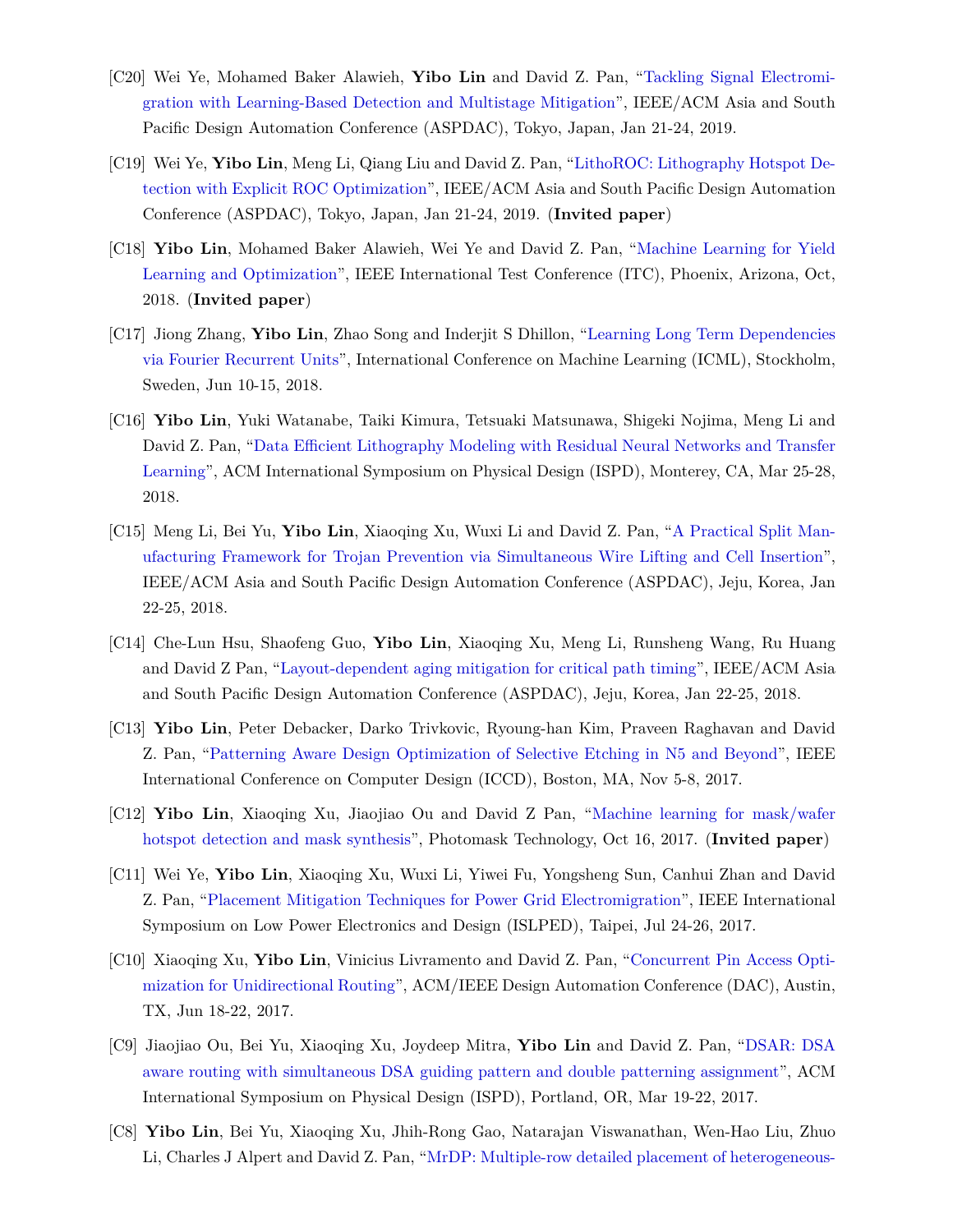[sized cells for advanced nodes](http://dx.doi.org/10.1145/2966986.2967055)", IEEE/ACM International Conference on Computer-Aided Design (ICCAD), Austin, TX, Nov 7-10, 2016.

- [C7] Yudong Tao, Changhao Yan, **Yibo Lin**, Sheng-Guo Wang, David Z. Pan and Xuan Zeng, ["A](http://dx.doi.org/10.1145/2966986.2966994) [novel unified dummy fill insertion framework with SQP-based optimization method"](http://dx.doi.org/10.1145/2966986.2966994), IEEE/ACM International Conference on Computer-Aided Design (ICCAD), Austin, TX, Nov 7-10, 2016.
- [C6] **Yibo Lin**, Bei Yu and David Z. Pan, "[Detailed placement in advanced technology nodes: a sur](https://doi.org/10.1109/ICSICT.2016.7999056)[vey](https://doi.org/10.1109/ICSICT.2016.7999056)", IEEE International Conference on Solid-State and Integrated Circuit Technology (ICSICT), Hangzhou, China, Oct 25-28, 2016. (**Invited paper**)
- [C5] **Yibo Lin**, Xiaoqing Xu, Bei Yu, Ross Baldick and David Z. Pan, ["Triple/quadruple patterning](http://dx.doi.org/10.1117/12.2218628) [layout decomposition via novel linear programming and iterative rounding"](http://dx.doi.org/10.1117/12.2218628), Proceedings of SPIE, San Jose, CA, Feb 21-25, 2016. (**Best Student Paper Award**)
- [C4] **Yibo Lin**, Bei Yu, Yi Zou, Zhuo Li, Charles J Alpert and David Z. Pan, ["Stitch aware de](http://ieeexplore.ieee.org/xpl/articleDetails.jsp?arnumber=7428009)[tailed placement for multiple e-beam lithography"](http://ieeexplore.ieee.org/xpl/articleDetails.jsp?arnumber=7428009), IEEE/ACM Asia and South Pacific Design Automation Conference (ASPDAC), Macau, China, Jan 25-28, 2016.
- [C3] **Yibo Lin**, Bei Yu, Biying Xu and David Z. Pan, ["Triple patterning aware detailed placement](http://dl.acm.org/citation.cfm?id=2840875) [toward zero cross-row middle-of-line conflict](http://dl.acm.org/citation.cfm?id=2840875)", IEEE/ACM International Conference on Computer-Aided Design (ICCAD), Austin, TX, Nov 2-6, 2015.
- [C2] **Yibo Lin**, Bei Yu and David Z. Pan, "[High performance dummy fill insertion with coupling and](http://dl.acm.org/citation.cfm?id=2744769.2744850) [uniformity constraints"](http://dl.acm.org/citation.cfm?id=2744769.2744850), ACM/IEEE Design Automation Conference (DAC), San Francisco, CA, Jun 7-11, 2015.
- [C1] David Z. Pan, Lars Liebmann, Bei Yu, Xiaoqing Xu and **Yibo Lin**, "[Pushing multiple patterning](http://dl.acm.org/citation.cfm?id=2744769.2747940) [in sub-10nm: are we ready?](http://dl.acm.org/citation.cfm?id=2744769.2747940)", ACM/IEEE Design Automation Conference (DAC), San Francisco, CA, Jun 7-11, 2015. (**Invited Paper**)

#### **专利**

- [P7] **林亦波**, 麦景, "基于多电场模型的时钟驱动 FPGA 芯片全局布局方法", Chinese Patent, CN202210205894.2, Apr 12, 2022.
- [P6] **林亦波**, 张作栋, 郭资政, 王润声, 黄如, "一种老化及涨落感知的动态时序分析方法", Chinese Patent, CN202110550648.6, Apr 5, 2022. (submitted)
- [P5] **林亦波**, 张作栋, 郭资政, 王润声, 黄如, "一种基于事件传播的动态时序分析方法", Chinese Patent, CN202110993095.1, Dec 24, 2021. (submitted)
- [P4] **林亦波**, 郭资政, 黃琮蔚, "一种 GPU 加速计算的集成电路无悲观路径分析方法", Chinese Patent, CN202111070324.9, Dec 24, 2021. (submitted)
- [P3] 麦景, 郭资政, **林亦波**, "一种集成电路设计中器件密度分布的计算方法", Chinese Patent, CN202110550648.6, Aug 27, 2021. (submitted)
- [P2] 高笑涵, **林亦波**, 刘鸣杰, 潘志刚, "一种交互式模拟电路版图编辑方法及系统", Chinese Patent, CN202110174716.3, Jun 18, 2021. (submitted)